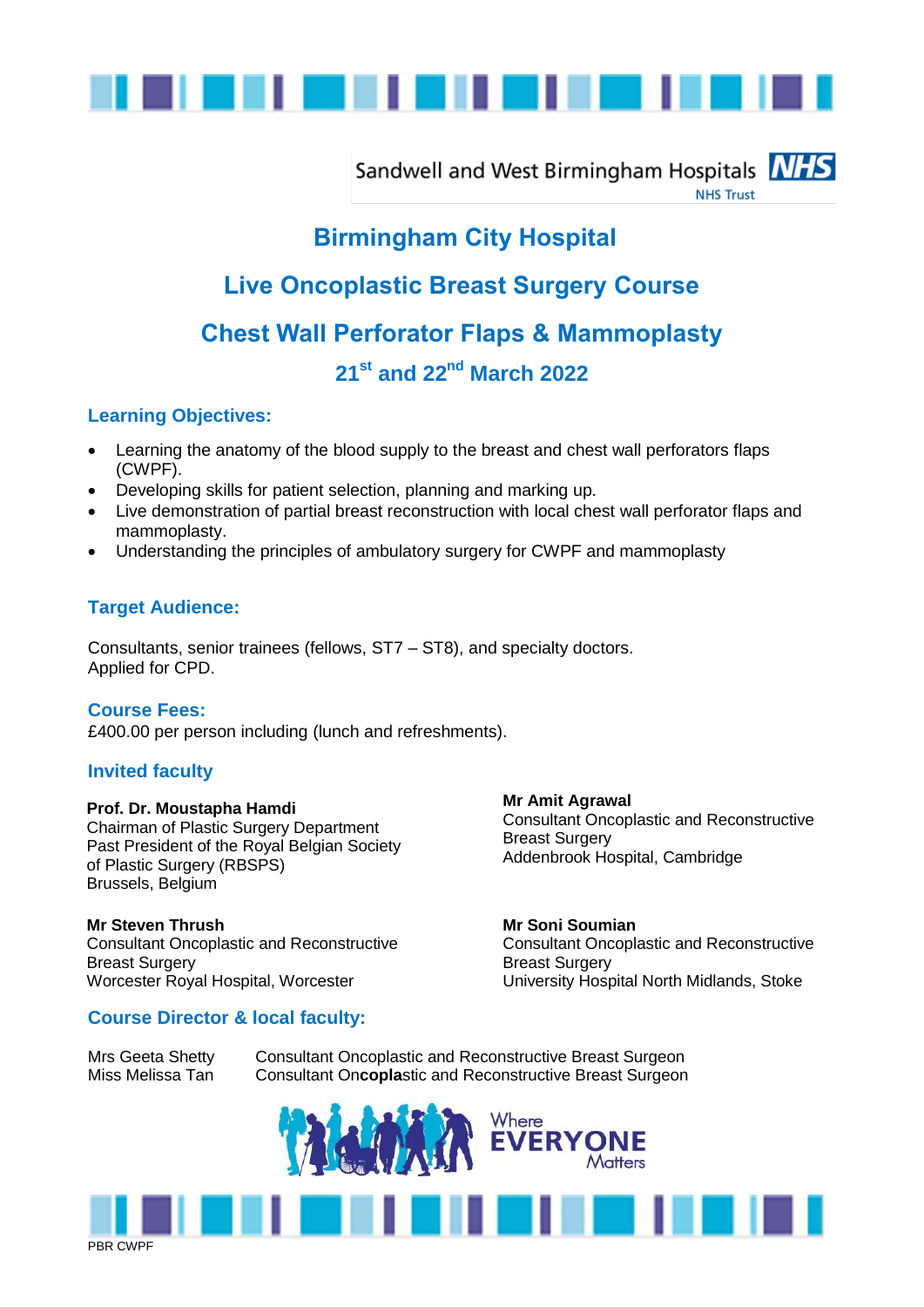

# **12 Delegates per Workshop:**

| <b>Times (24 Hours)</b> | <b>Programme</b>                                                            |
|-------------------------|-----------------------------------------------------------------------------|
| 12.30 - 13.00           | Welcome and registration                                                    |
|                         | <b>Chest wall perforator flaps</b>                                          |
| 13.30 - 13.45           | Anatomy related to CWPFs                                                    |
| $13.45 - 14.10$         | Patient selection and planning: Tips and tricks                             |
| 14.10-14-50             | Tips and Tricks for CWPF and How do I do it?                                |
| 14.50-15.05             | Tea break                                                                   |
|                         | <b>Mammoplasty</b>                                                          |
| $15.05 - 15.40$         | Anatomy of breast and blood supply to pedicle/NAC. Types of<br>mammoplasty. |
| $15.40 - 16.15$         | Tips and Tricks for Mammoplasty and How do I do it?                         |
| 16.15 - 16.30           | Ambulatory surgery for CWPF and mammoplasty                                 |
|                         | Markings                                                                    |
| $16.30 - 16.50$         | Demonstration of markings on models                                         |
| 16.50 - 17.45           | Delegate hands on markings on models                                        |

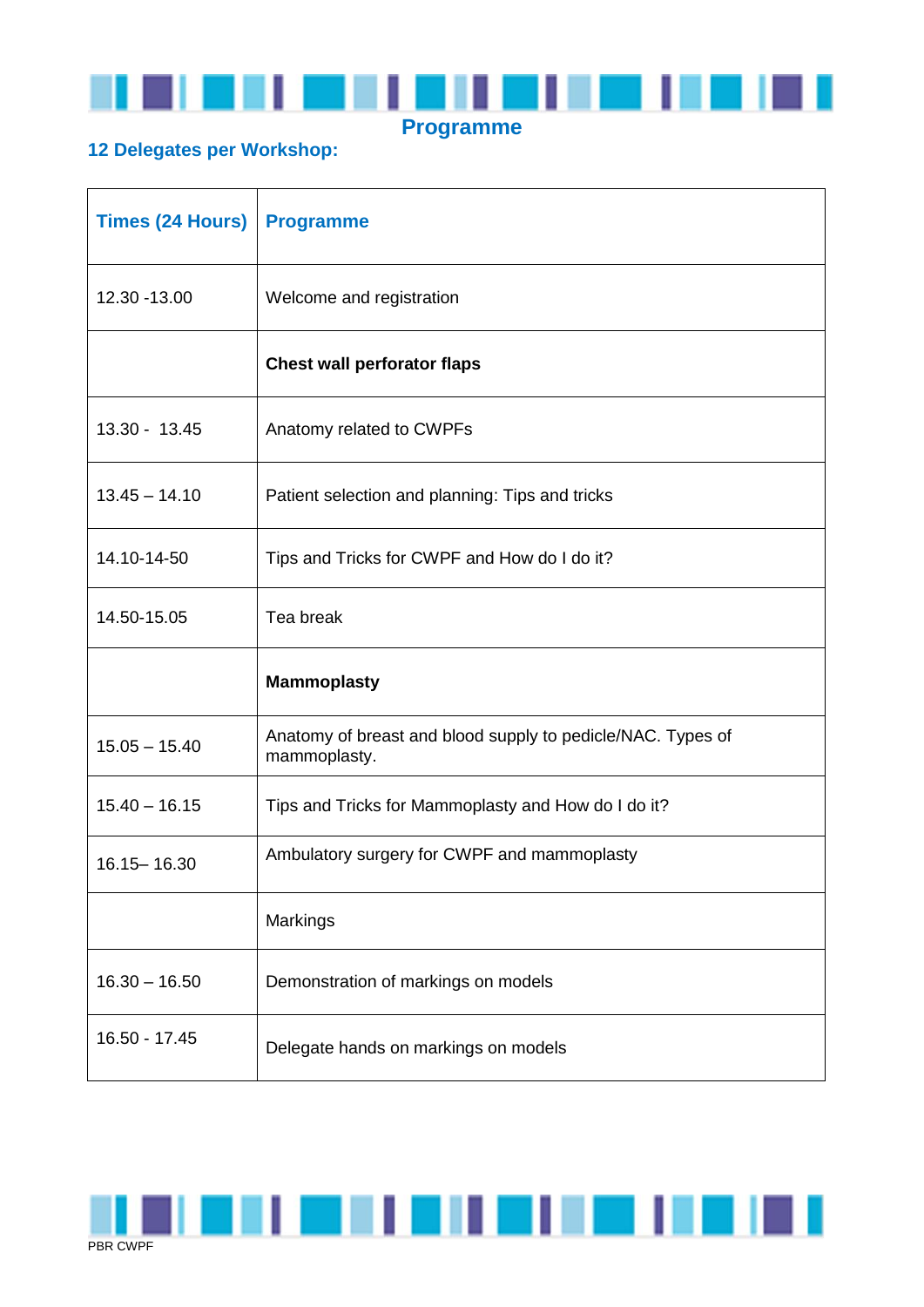

# **Two parallel theatres programme: 6 delegates in each theatre**

| <b>Times (24 Hours)</b> | <b>Programme</b>                          |
|-------------------------|-------------------------------------------|
| $8.00 - 8.15$           | Registration (Light breakfast and coffee) |
| $8.15 - 8.30$           | Case presentation                         |
| $8.30 - 8.45$           | Theatre change                            |
| $8.45 - 9.15$           | Patient markings                          |
| $10.00 - 12.15$         | Theatre                                   |
| $12.15 - 13.15$         | Lunch                                     |
| $13.15 - 13.45$         | Radiology lecture                         |
| 13.45 - 14.45           | Live mark up                              |
| 14.45 - 16.45           | Theatre                                   |
| 16.45 - 17.00           | Conclusion and closure of workshop        |

# **PS: In view of the uncertainties with the COVID-19, we may have to cancel the course at short notice.**